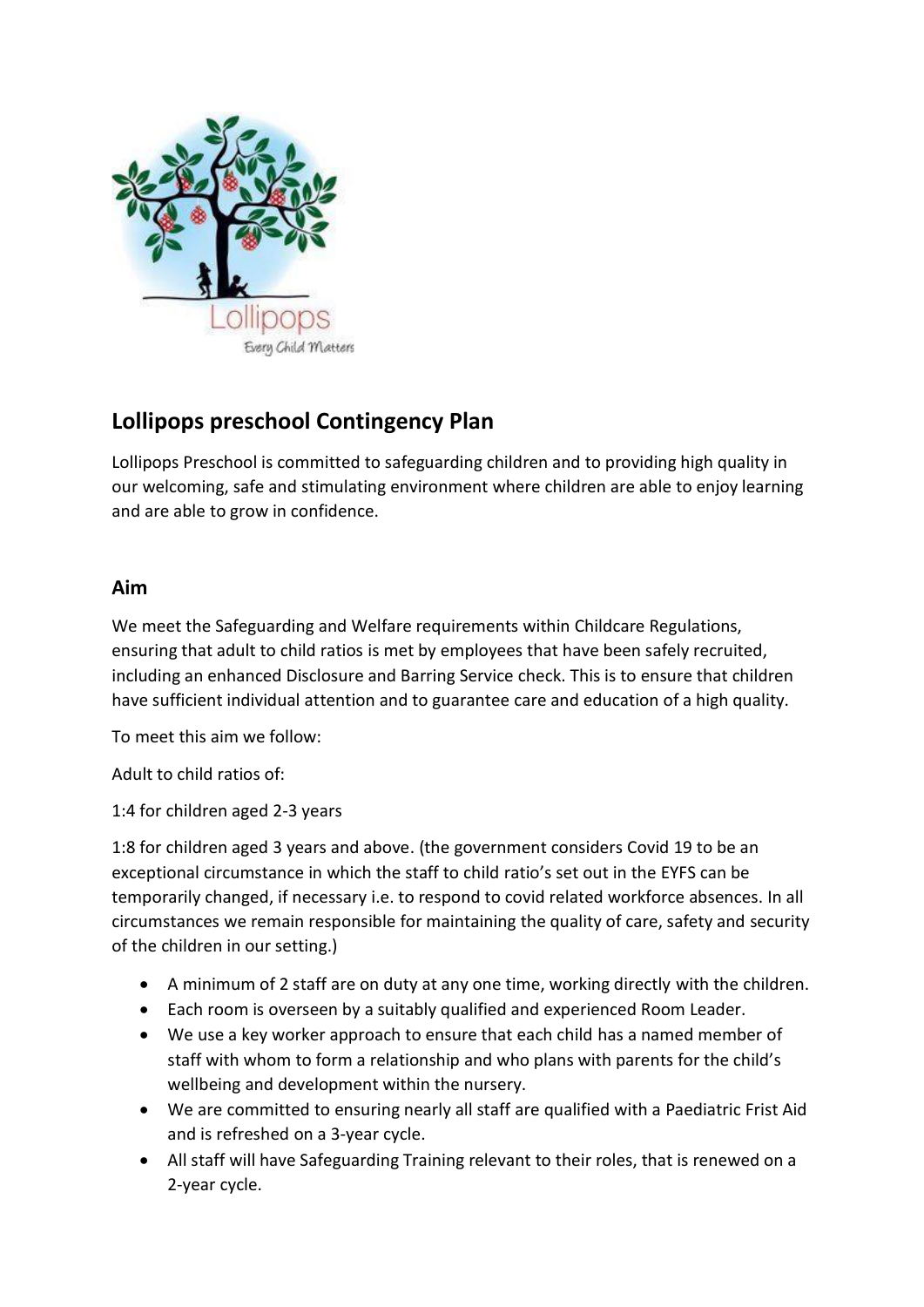All employees (and volunteers) are recruited following the Safer Recruitment procedure, including enhanced DBS and identity checks, obtaining references and qualifications checked.

- All staff partake in regular 1-2-1 supervisions.
- Where agency staff are used, the nursery manager must seek written conformation from the recruitment agency, that all safer recruitment checks, including an enhanced DBS has been performed.

The Nursery Manager must have a copy of the DBS number, and take a copy of the candidate's photographic identification on arrival to the nursery, in order to verify that the candidate is who they say they are. Whilst we endeavour to ensure that the nursery operates its full service to our families, we recognise that there may be times that are out of our control that may require us to follow our contingency procedures, such as:

- Staff absences at short notice in accordance with employment contracts.
- Extreme weather conditions. The nursery will take action as recommended by the MET office as appropriate, if there are severe warnings in place for flooding, storms, snow etc.
- Issues isolated to the setting such as a fire/ flood that would make the nursery inhabitable for use.
- Structural issues with the building, which can-not be addresses whilst the nursery is operational and require emergency repairs.
- Services have been disconnected i.e., there is no water or electricity or failure of heating-including if the temperature is below acceptable level for children in accordance with childcare regulations and Health and Safety regulations for working temperature for staff
- Acts of war/terrorism.
- In the event of a pandemic illness, we may have to close if advised by the government or if it is not safe to operate.

## **Contingency Procedure**

This procedure is to be followed in order or adapted to suit the requirements of the nursery, dependant on the need at the time, and to ensure as little disruption to our families as possible. In the event of staff shortages. Staff and children will be asked to move around the nursery to adhere to ratios at all times, ensuring that there are sufficient staff available to look after the children's wellbeing.

Deputy Manager will be used.

We will call upon trusted childcare agencies for support. We will ask parents to wait and support the nursery if we are awaiting extra help arriving.